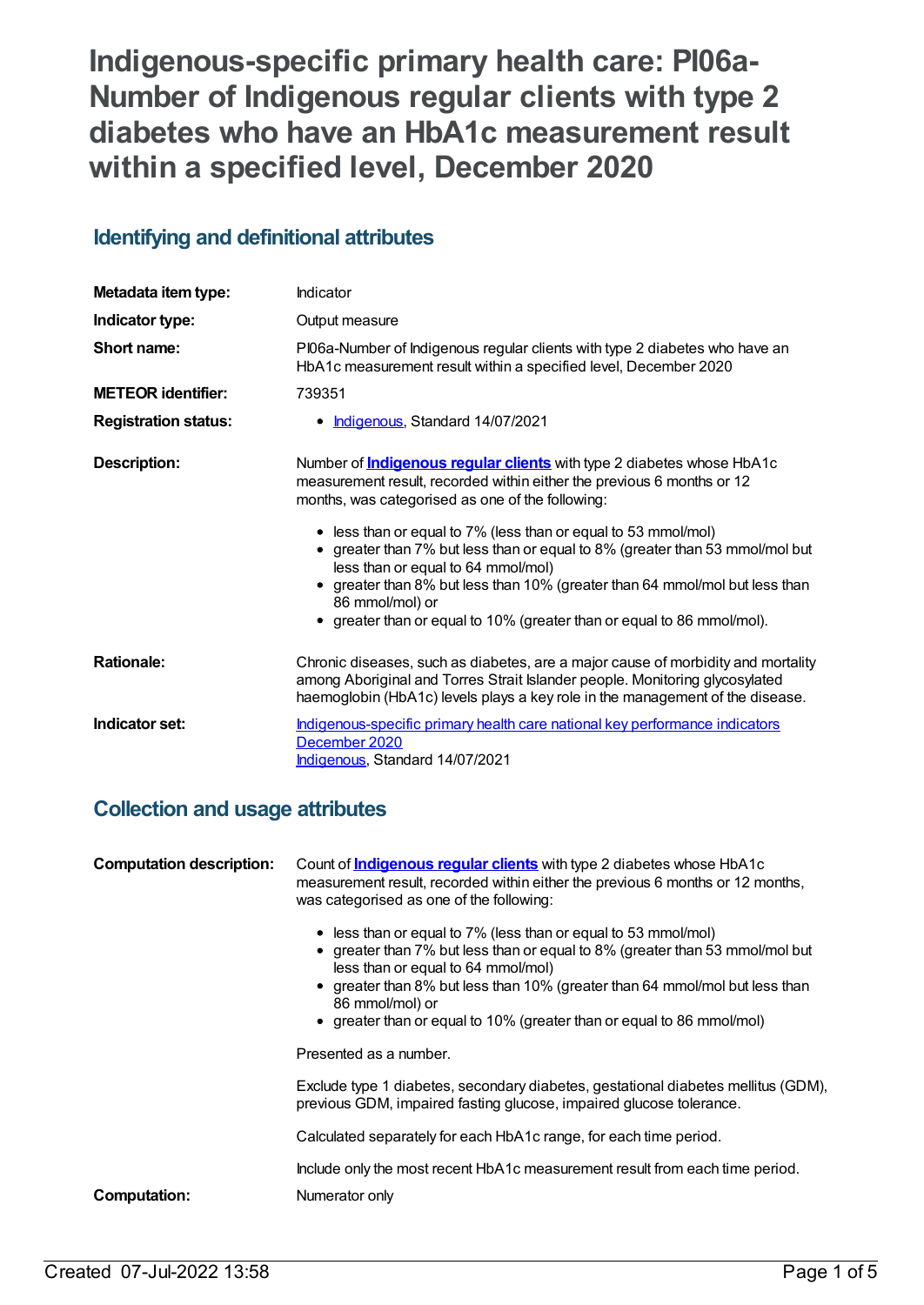**Numerator:** Calculation A: Number of Indigenous regular clients with type 2 diabetes whose HbA1c measurement result, recorded within the previous 6 months, was less than or equal to 7% (less than or equal to 53 mmol/mol).

> Calculation B: Number of Indigenous regular clients with type 2 diabetes whose HbA1c measurement result, recorded within the previous 6 months, was greater than 7% but less than or equal to 8% (greater than 53 mmol/mol but less than or equal to 64 mmol/mol).

Calculation C: Number of Indigenous regular clients with type 2 diabetes whose HbA1c measurement result, recorded within the previous 6 months, was greater than 8% but less than 10% (greater than 64 mmol/mol but less than 86 mmol/mol).

Calculation D: Number of Indigenous regular clients with type 2 diabetes whose HbA1c measurement result, recorded within the previous 6 months, was greater than or equal to 10% (greater than or equal to 86 mmol/mol).

Calculation E: Number of Indigenous regular clients with type 2 diabetes whose HbA1c measurement result, recorded within the previous 12 months, was less than or equal to 7% (less than or equal to 53 mmol/mol).

Calculation F: Number of Indigenous regular clients with type 2 diabetes whose HbA1c measurement result, recorded within the previous 12 months, was greater than 7% but less than or equal to 8% (greater than 53 mmol/mol but less than or equal to 64 mmol/mol).

CalculationG: Number of Indigenous regular clients with type 2 diabetes whose HbA1c measurement result, recorded within the previous 12 months, was greater than 8% but less than 10% (greater than 64 mmol/mol but less than 86 mmol/mol).

Calculation H: Number of Indigenous regular clients with type 2 diabetes whose HbA1c measurement result, recorded within the previous 12 months, was greater than or equal to 10% (greater than or equal to 86 mmol/mol).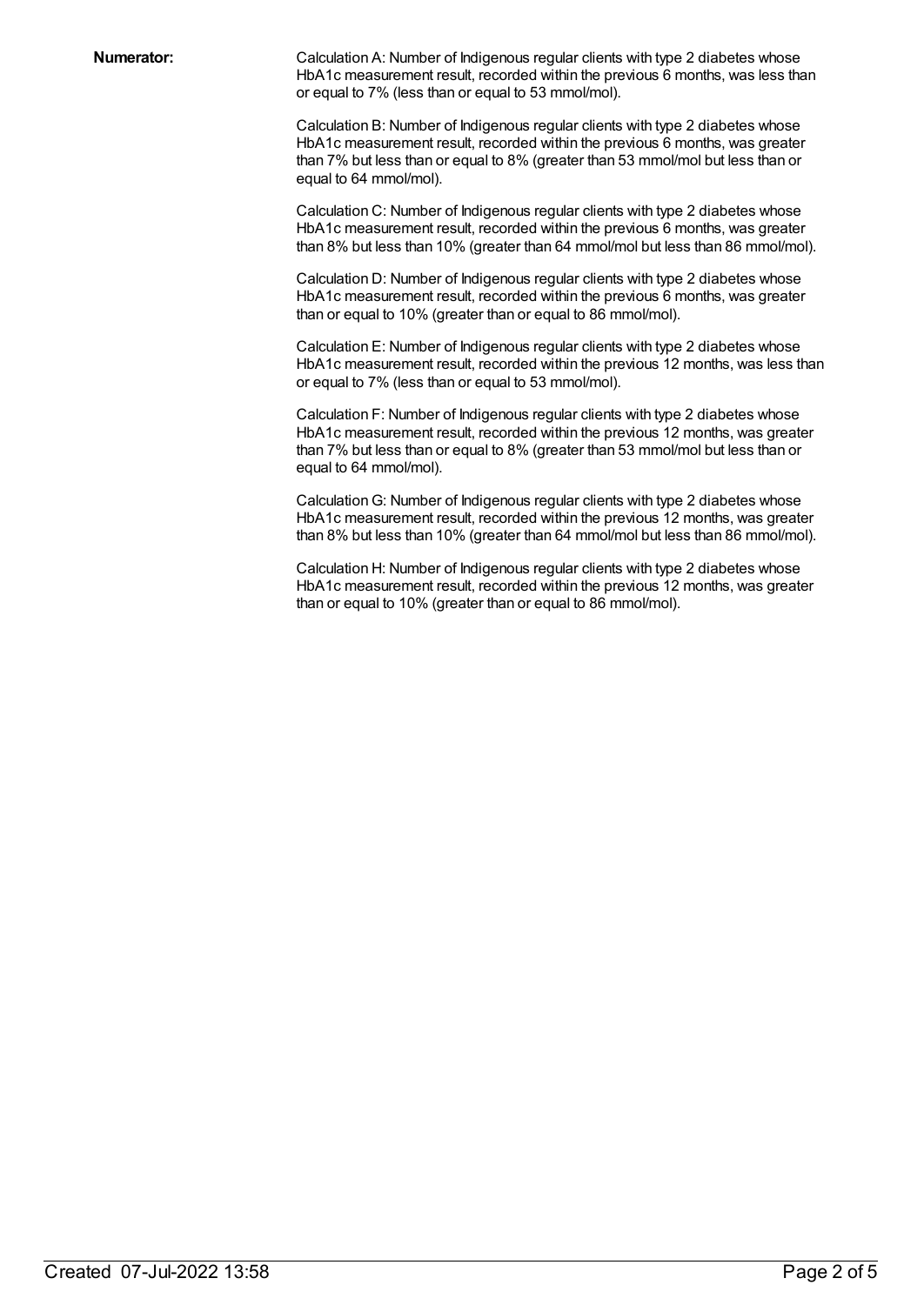#### [Person—diabetes](https://meteor.aihw.gov.au/content/270194) mellitus status, code NN

#### **Data Source**

[Indigenous-specific](https://meteor.aihw.gov.au/content/737914) primary health care national Key Performance Indicators (nKPI) data collection

#### **NMDS / DSS**

[Indigenous-specific](https://meteor.aihw.gov.au/content/738532) primary health care NBEDS December 2020

#### **Guide for use**

Type 2 diabetes only.

### **Data Element / Data Set**

[Person—glycosylated](https://meteor.aihw.gov.au/content/589601) haemoglobin level, code N

#### **Data Source**

[Indigenous-specific](https://meteor.aihw.gov.au/content/737914) primary health care national Key Performance Indicators (nKPI) data collection

#### **NMDS / DSS**

[Indigenous-specific](https://meteor.aihw.gov.au/content/738532) primary health care NBEDS December 2020

#### **Guide for use**

Response to this is conditional on responding 'yes' to having had an HbA1c measurement result recorded within either the previous 6 or 12 months.

### **Data Element / Data Set**

### Person-Indigenous status, code N

#### **Data Source**

[Indigenous-specific](https://meteor.aihw.gov.au/content/737914) primary health care national Key Performance Indicators (nKPI) data collection

#### **NMDS / DSS**

[Indigenous-specific](https://meteor.aihw.gov.au/content/738532) primary health care NBEDS December 2020

#### **Guide for use**

Indigenous only.

### **Data Element / Data Set**

#### Person-regular client indicator, yes/no code N

#### **Data Source**

[Indigenous-specific](https://meteor.aihw.gov.au/content/737914) primary health care national Key Performance Indicators (nKPI) data collection

#### **NMDS / DSS**

[Indigenous-specific](https://meteor.aihw.gov.au/content/738532) primary health care NBEDS December 2020

### **Guide for use**

Regular clients only.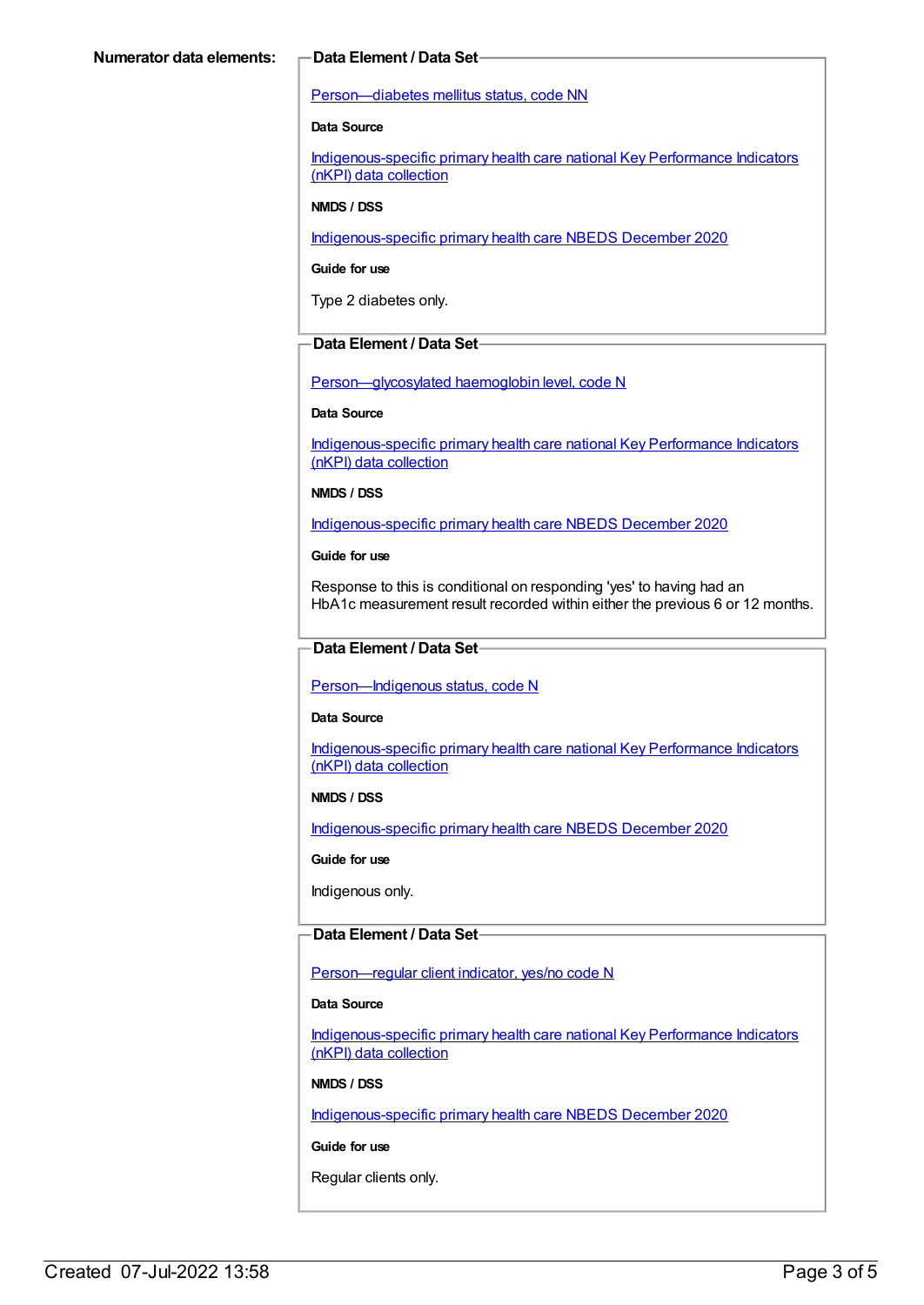| Disaggregation:                         | 1. Sex:<br>a) Male<br>b) Female                                                                       |
|-----------------------------------------|-------------------------------------------------------------------------------------------------------|
|                                         | 2. Age group:<br>$a)$ 0-4 years                                                                       |
|                                         | b) $5-14$ years                                                                                       |
|                                         | c) 15-24 years                                                                                        |
|                                         | d) 25-34 years                                                                                        |
|                                         | e) 35-44 years                                                                                        |
|                                         | f) 45-54 years                                                                                        |
|                                         | g) 55-64 years                                                                                        |
|                                         | h) 65 years and over.                                                                                 |
| <b>Disaggregation data</b><br>elements: | Data Element / Data Set-                                                                              |
|                                         | Person-age, total years N[NN]                                                                         |
|                                         | <b>Data Source</b>                                                                                    |
|                                         | Indigenous-specific primary health care national Key Performance Indicators<br>(nKPI) data collection |
|                                         | NMDS / DSS                                                                                            |
|                                         | Indigenous-specific primary health care NBEDS December 2020                                           |
|                                         | Data Element / Data Set-                                                                              |
|                                         | Person-sex, code X                                                                                    |
|                                         | <b>Data Source</b>                                                                                    |
|                                         | Indigenous-specific primary health care national Key Performance Indicators<br>(nKPI) data collection |
|                                         | NMDS / DSS                                                                                            |
|                                         | Indigenous-specific primary health care NBEDS December 2020                                           |

**Comments:** Census date for reporting is 31 December 2020.

# **Representational attributes**

| <b>Representation class:</b> | Count   |
|------------------------------|---------|
| Data type:                   | Real    |
| Unit of measure:             | Person  |
| Format:                      | N[N(6)] |
|                              |         |

# **Indicator conceptual framework**

**Framework and dimensions:** [Effective/Appropriate/Efficient](https://meteor.aihw.gov.au/content/410681)

**Data source attributes**